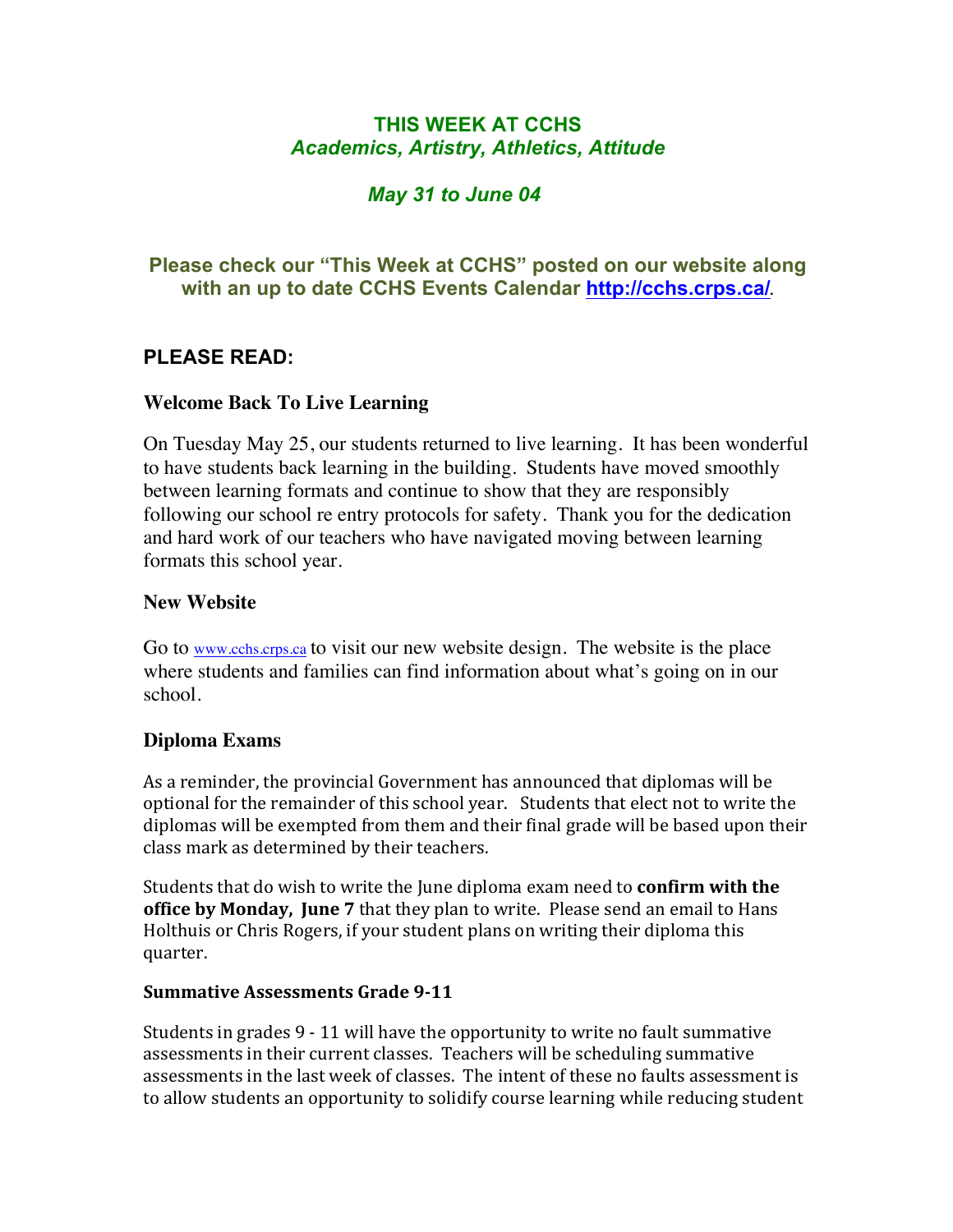stress load. Students who elect not to write summative assessments will receive a final grade that is based on class based progress. Marks for summative assessments will only be included in student final grades if the results improve a students average.

## **Summer School**

CRPS will again be offering summer school courses for this upcoming summer. This year, courses are being offered to students who need to do either credit recovery, or upgrading. Registration for Summer School will open on May 1. Please use the following link to [Summer School Registration.](https://crps.ca/Summer School.php)

## **CRPS Homestay Program - Hosts needed 2021/2022**

Our homestay families are an integral part of the International Student Program. CRPS is now accepting host applications for the Homestay Program for the 2021/2022 school year. Remuneration of \$1,025 is paid monthly per student. CRPS has COVID-19 protocols that international students must follow prior to arriving and upon arrival, including a mandatory 14-day quarantine period. For more information please [click here](https://crps.ca/Homestay Program.php).

## **Transitioning from High School**

Our Daily Announcements [slide show](https://docs.google.com/presentation/d/1eKIacynJnXoiOT2vNIyyWorRDtkcVp_c5pX052OGIN8/edit?usp=sharing) currently includes information for students that are transitioning from high school this year. Please look at our announcements for information on

- How to apply for Financial Assistance
- How to apply to post secondary institutions in Alberta
- How to access your student information\

## **Tools for Parents**

[Keeping the Brain Healthy](https://cchs.crps.ca/documents/general/keeping the brain healthy_1.jpg) [The Teenager's Pandemic Survival Guide](https://cchs.crps.ca/documents/general/The Teenagers Pandemic Survival Guide_1.jpg)

## **Teenagers and gaming addiction**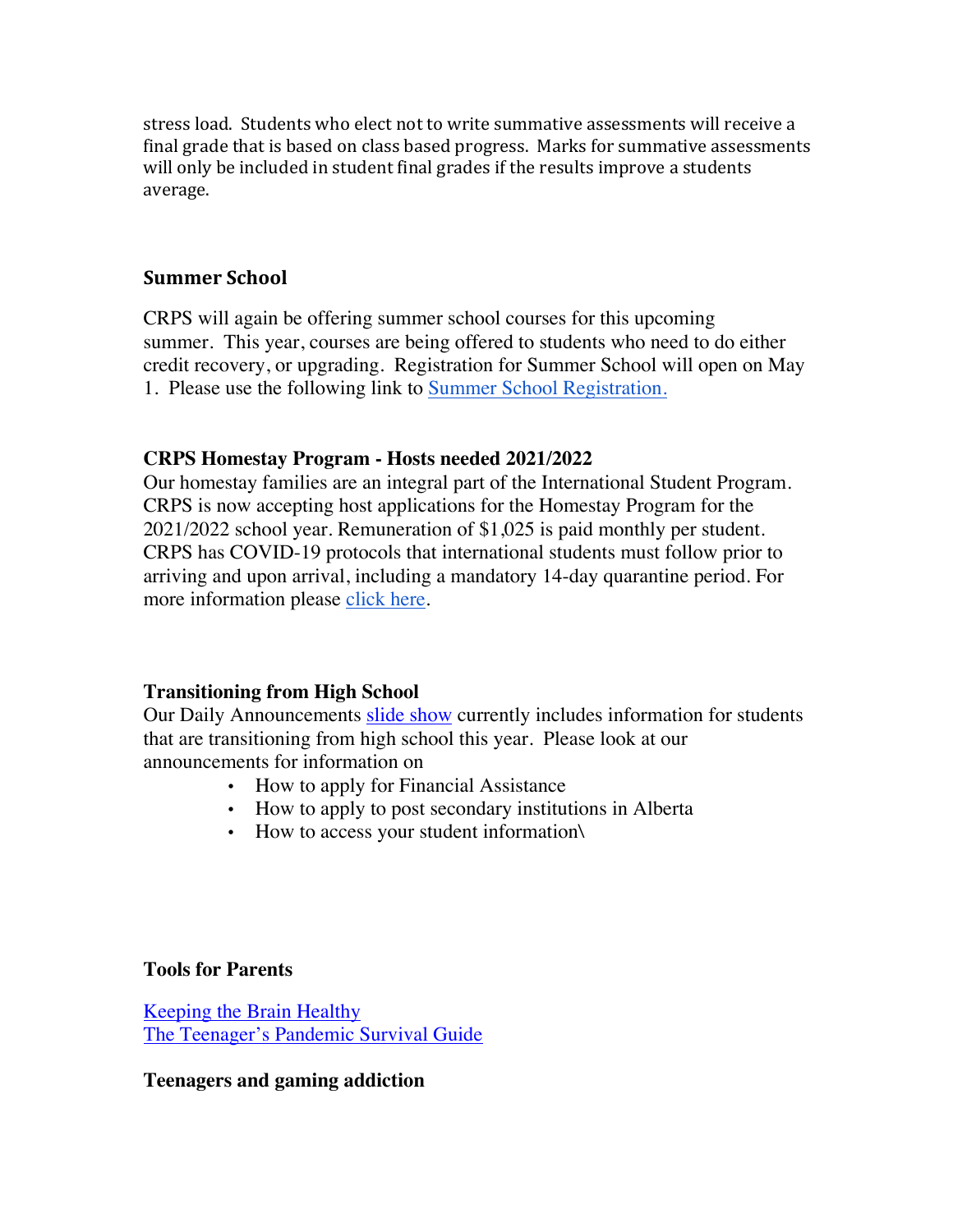Concerned about the amount of time your child has been gaming or spending time online? [Read this article to learn more](https://docs.google.com/document/d/1Ox97B7KI-nSHRxPBq-b_8SErmtiuX6sM1NCVODxmpk8/edit?usp=sharing).

Grade  $12s$  – Please check out updates to post secondary information. Here



SIGN IN Parents please ensure you can logon to Parent Portal. Look for the PowerSchool button on our school webpage or click here. This is where you will access daily updates on your student's marks and attendance, school fees and more. Final term report cards are also shared with you through Parent Portal and are not mailed out from the school.

\*\* Alberta Education has now made student access to their official transcript of marks available to all grade 10-12 student available through a myPass account  $(mvPass.alberta.ca)$ . Grade 10 marks will first appear after the first semester.

Check out our Daily School Announcements here. [2020-2021 School Calendar.](https://crps.ca/documents/general/Final 2020-2021 Learning Calendar.pdf)

# **The Week Ahead:**

```
Monday, May 31 (Day 3)
Tuesday, June 1 (Day 1)
Wednesday, June 2 (Day 2)
Thursday, June 3 (Day 3)
Friday, May 28 (Day 4) ½ Day Friday
```
• ½ Day Friday - Teacher Professional Learning in the afternoon

## **Some Key Dates you do not want to miss.**

- June 15 @ 7pm School Council Meeting
- June 23 Last Day of Regular Classes for all students
- June 24 June 25 No fault summative exams scheduled by classroom teachers

# **Upcoming**

#### **School Council**

Parent Council meets monthly. Next Meeting is **June 15**. During COVID 19 we will meet online in a virtual meeting. Look for the Link to join the meeting, Agenda and Meeting notes [here in](https://docs.google.com/document/d/1_mBgeCxFqdYLgJDZJCZ496Com-ErlUxUaqF979sQ27A/edit?usp=sharing) this section of our weekly Newsletter.